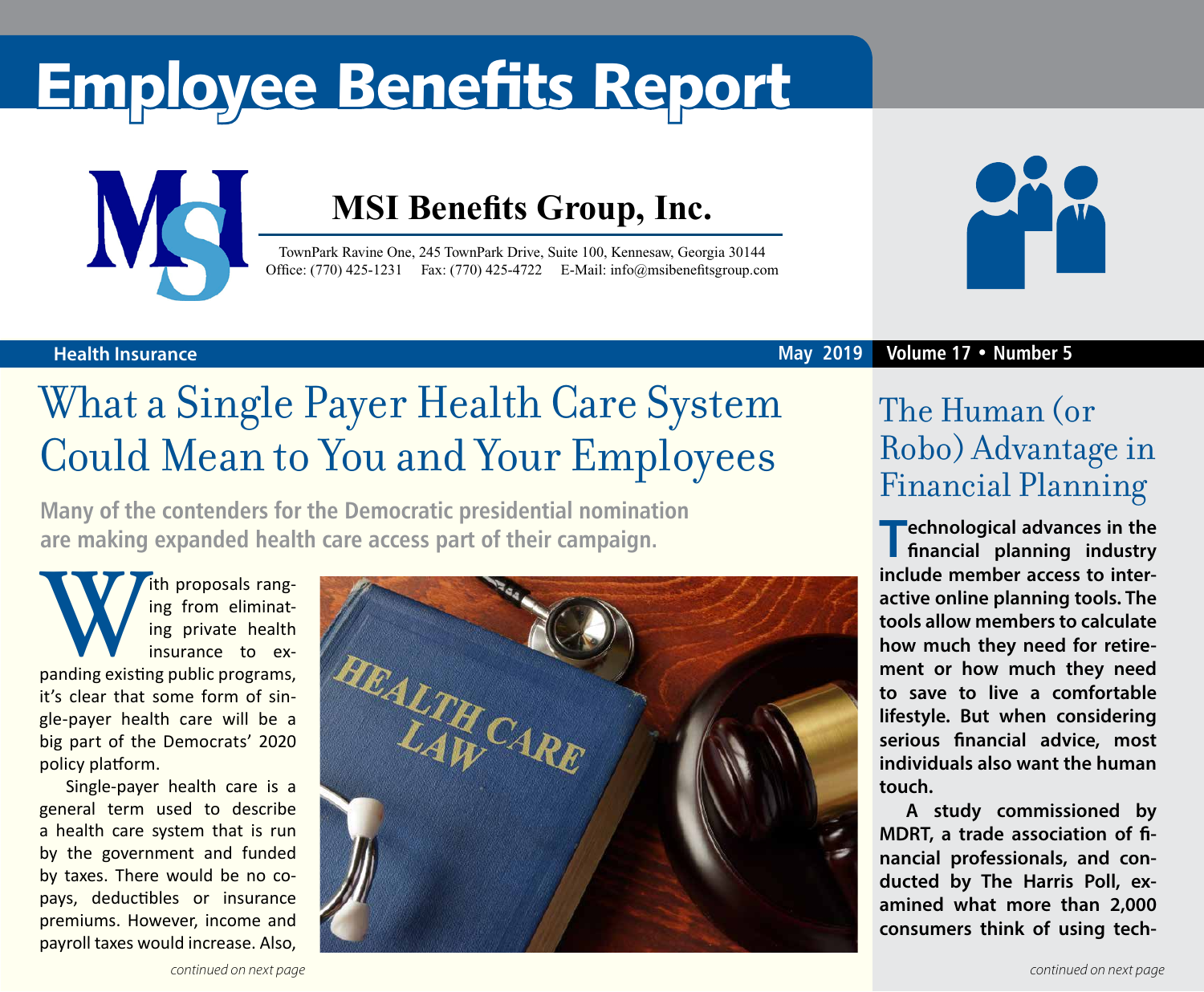there would be little to no private insurance, no employer-sponsored health care and probably no Affordable Care Act federal and state insurance exchanges.

Here's a quick primer on some of the proposals and what they would mean to you and your employees if they become reality:

#### **Medicare for All**

In its current form, Medicare provides health insurance for Americans age 65 and older and for those with certain diseases or disabilities. The government determines the prices it pays doctors and hospitals. Those who are interested can enroll in private Medicare plans that offer additional benefits.

Sen. Bernie Sanders, an Independent from Vermont who ran for president in 2016 and has announced his interest in running in 2020, introduced the "Medicare for All Act" bill in the Senate. The bill was co-sponsored by 16 others, including other presidential nominee contenders: Democrats Kamala Harris of California, Elizabeth Warren of Massachusetts, Cory Booker of New Jersey, and Kirsten Gillibrand of New York. A similar proposal introduced in the U.S. House of Representatives by Democratic Rep. John Conyers of Michigan has 117 co-sponsors.

The bill's proposed health care system differs from traditional Medicare coverage in that all Americans would be covered for emergency surgery, prescription drugs, mental health care, and eye care without paying a copay. There would be no private health insurance because duplicate coverage would be forbidden.

To help pay the costs, employers would pay higher taxes instead of paying for private plans.

**Public Option.** The public option is a compromise between a single-payer system and our current system, where only certain Americans qualify for government-run programs. Publicoption plans would allow middle-income, working-age adults to also pay for a public insurance plan instead of a private insurance plan.

**Socialized Medicine.** Currently, there are no serious proposals to fully socialize the United States health care system. Socialized medicine is government-run Medicare, but the government also manages hospitals and employs doctors. Britain has a socialized system, and the United States has a socialized system for military veterans through the Department of Veterans Affair. The government owns hospitals; employs medical providers; and negotiates directly with pharmaceutical companies for drugs.

**Universal Coverage.** Countries with universal coverage have private health insurance plans, but include heavy regulations and government subsidies to make the premiums affordable.

**Single Payer Legislation and Employers.**  The Kaiser Family Foundation estimates that 156 million people in the United States have health insurance coverage through an employer, while Medicare covers 43 million and Medicaid covers 62 million. If Sen. Sander's Medicare for All is passed into law, Medicare would completely replace employer-sponsored health coverage.

The good news for employers is that you no longer would have to choose health care coverage for your employees or help pay for it. On the down side, employers would not be able to use health benefits to entice talent and probably would face higher income or payroll taxes to finance Medicare for All. Employees might not be able to get the same type of coverage or provider choices they had with employersponsored coverage.

**nology in financial services. Eighty percent of Americans surveyed said that technology shouldn't replace the services of a human financial advisor but should be complementary. The main reasons given for working with a human advisor was the opportunity to build a trusting relationship, closely followed by the desire for a high level of human interaction and ease of communication.** 

**However, millennials, those between the ages of 18 to 34, are more willing to rely only on technology. About half of the respondents said they would trust a robo advisor to effectively manage their financial plans, while the other half would not. Some believe assessments would be more accurate and costs would be lower with a robo advisor.**

**Will Single Payer Happen?** Most people believe that any type of single payer legislation — in particular the Sanders bill — has no chance of being enacted before 2021 with President Trump in the White House and Republicans in control of the Senate.

Another reason the single payer option has little chance of enactment is cost. The Urban Institute, a Washington D.C. think tank, estimates that the Medicare for All proposal will cost more than \$32 trillion over 10 years, which would almost double annual U.S. government spending.

The health care sector also is expected to fight against the concept because switching to a single payer system would cause an upheaval in the industry.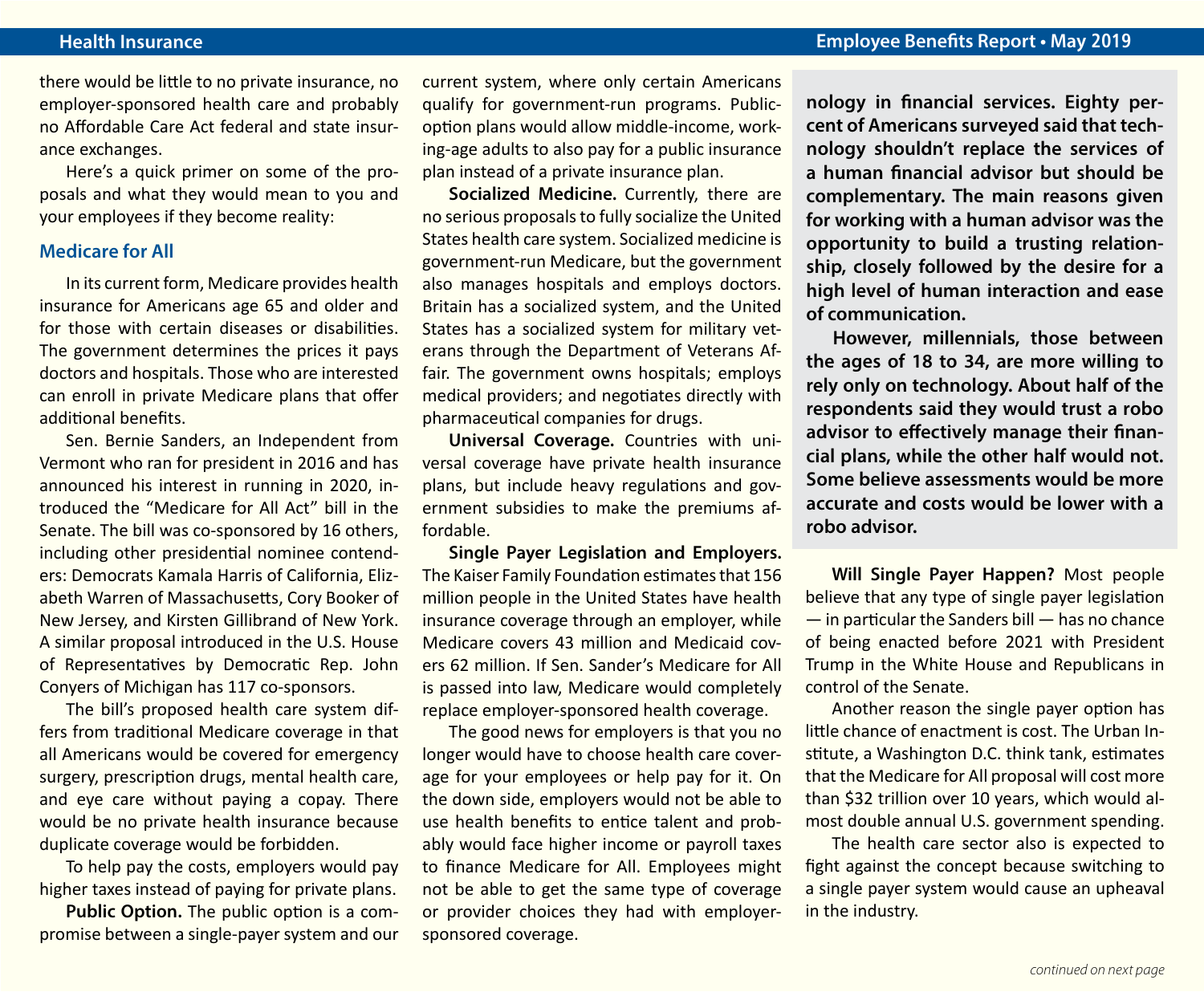The public also is wary of giving up access to private insurance. A recent Kaiser Family Foundation poll found that 56 percent of those who were polled favored the Medicare for All Act, but then when they learned it would do away with private health insurance, support fell to 37 percent. Many fear that any single payer option would mean fewer doctors, treatment and coverage choices. The Veterans Administration system and Medicare and Medicaid, which are all variations of the single payer idea, have numerous problems, including long wait times for surgery, low provider reimbursements, narrow provider networks and rising costs.

The general notion of healthcare for all is popular — particularly among millennials who view it as a right and believe government should pay for it — until they learn the cost and the negative impact it can have on the quality of patient care.

### Ways to Make Childcare Costs a Little More Affordable

**Childcare can be an employee's most expensive work-related expense. Fortunately, there is a benefit program you can offer that will at least provide tax relief to employees who use daycare providers.**

**T**he program is the Dependent Care Assistance Program (DCAP). If you can't offer a DCAP, employees also can use the Dependent Care Tax Credit (DCTC) – some employees may qualify for both.

A DCAP, also known as a Dependent Care Flexible Spending Account (FSA), usually is funded by employees through payroll deductions from pre-tax dollars. Employees submit documentation about their expenses to obtain reimbursement from their DCAP account for eligible dependent care expenses, such as babysitting.

Employees will not be taxed for expenses including:

- $*$  Care for children under the age of 13
- $*$  Funds that enable employees and spouses of employees to be employed or search for work.
- $*$  Care for dependents age 13 and older who cannot care for themselves. This includes elderly parents or dependents with disabilities while at work or attending school.

Though many people consider their pets as children, funds may not be used to pay for boarding or pet walking services.

The maximum amount employees can save in a DCAP or dependent care FSA in 2019 is \$5,000 per year if the employee is married and filing a joint return, or if the employee is a single parent. Married employees who are filing separately may contribute up to \$2,500 per year per



parent. The funds are "use it or lose it" and must be spent by the end of the year.

One thing to understand about DCAPs or dependent care FSAs, is that unlike health care FSAs, they do not have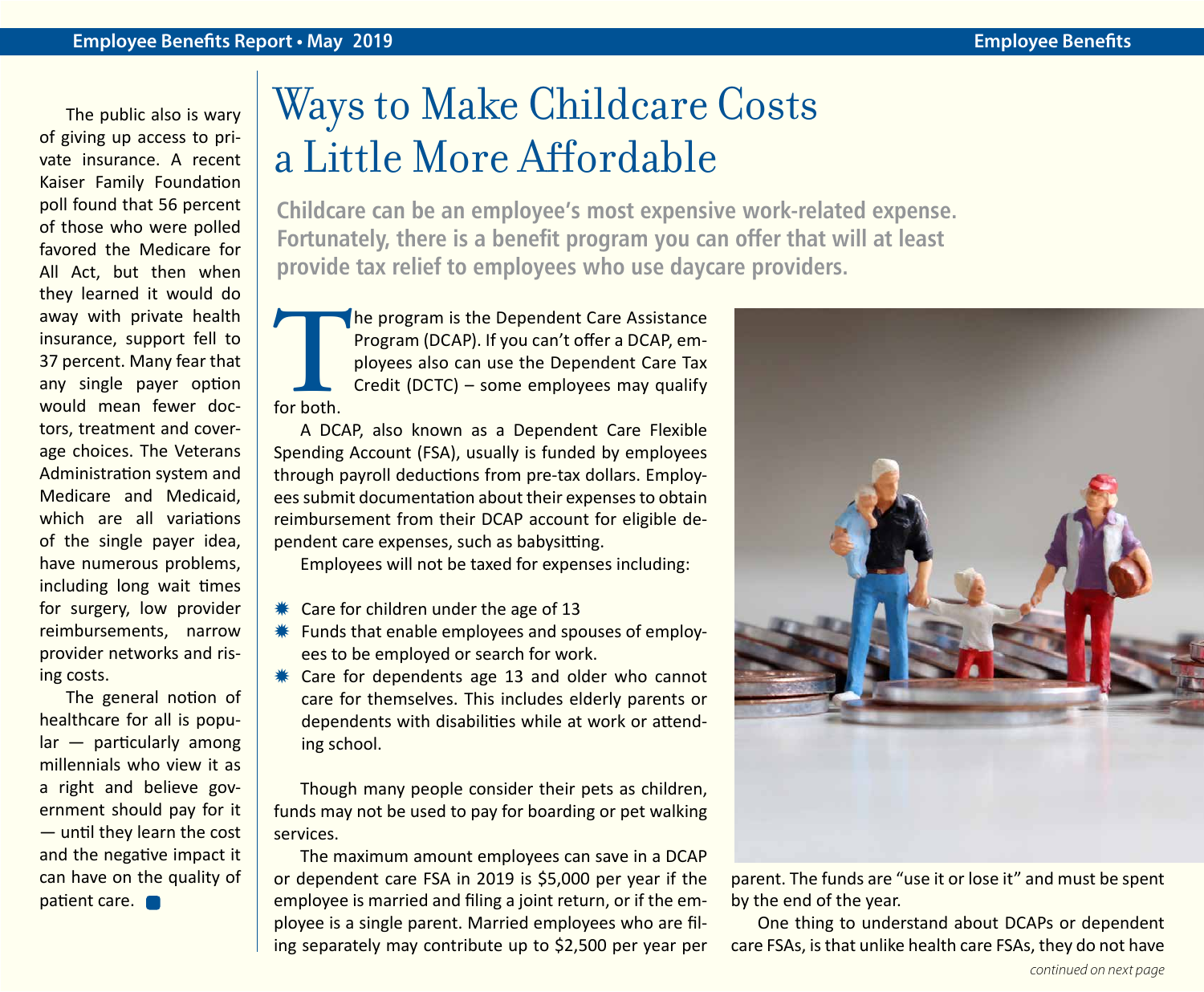to provide a set amount of funds throughout the year. The amount available for reimbursement is limited to the amount of employee contributions made to that point, reduced by prior reimbursements.

In comparison, a DCTC is a tax credit an employee can claim on their federal income tax return. They will receive a 20- to 35-percent tax credit for up to \$3,000 in expenses for one qualifying employee and \$6,000 in expenses for married couples. Funds used to claim the credit are subject to federal income tax, Social Security and Medicare tax; however the credit can reduce or eliminate those taxes.

#### **Differences Between DCAP and DCTC**

A DCAP works best for those who have high adjusted gross incomes. It also works best for individuals, since they will be able to qualify for the DCAP higher maximum of \$5,000 instead of the DCTC \$3,000 maximum.

DCAPs also work well in states with state income taxes, because the DCAP normally reduces the state income tax liability while DCTC generally does not.

#### **Best Uses for the DCAP Funds**

The most obvious way employees can use their DCAP funds is paying for recurring childcare expenses during the work week. However, similar uses qualify for reimbursement as well:

- Before and after school care
- **\* Day camps during the summer or over** spring break (overnight camps don't qualify)
- $*$  Sick child care

#### **What an Employer Should Know**

DCAPs generally must comply with requirements in the Internal Revenue Code Section 129 to provide tax-free dependent care assistance benefits. Also, DCAPs allowing employees to make pre-tax contributions are subject to the Code Section 125 rules for cafeteria plans, plus rules applying to health FSAs (not including the uniform coverage rule). DCAPs are not group health plans, therefore employees can may contribute to health savings accounts (HSAs) provided they have a Qualified High Deductible Health Plan and meet the other HSA rules.

A DCAP often is part of a Section 125 cafeteria benefit plan, which allows employees the choice between dependent care and other non-taxable benefits. Employers are responsible for reimbursing employees for dependent care expenses, making payments to third parties and/or providing a dependent care facility for employees' dependents.

Qualified programs must be documented with a separate written plan that is part of a larger plan providing a choice of taxable or nontaxable benefits (a Sec. 125 cafeteria benefit plan). While the program need not be funded, it must meet the following requirements of Sec. 129(d): DCAPs can be (and often are) included as part of a Sec. 125 cafeteria benefit plan, which allows employees to choose between dependent care and other nontaxable benefits, or cash.

Not every company can take advantage of a DCAP. For instance, companies with many highly compensated employees may not qualify. To find out if a DCAP is right for your company, please call us.

## Sorting Out the Alphabet Soup of Low-Cost Health Benefit Plans

**You want to save money on health care benefits and you've heard there are some great alternatives to traditional insurance. But which option is right for your company?**

#### **CDHP or HDHP? And do you need an HSA, HRA or FSA account?**

Here's a quick look at what each plan and account offers so you can determine with the assistance of your broker if one or more of them would be a good fit for you and your employees.

### **Consumer-Directed Health Plans (CDHP)**

Consumer-Directed Health Plans (CDHP) use high deductibles, combined with a tax-advantaged health savings account (HSA), health reimbursement account (HRA), or flexible spending account (FSA). Employers and employees make pre-tax contributions throughout the year and pay routine medical expenses from the account.

Money not spent can be rolled over to the following year — if the account is an HSA or HRA. This is not true for FSAs. The high-deductible health insurance plan pays for care once the deductible is met.

The difference between a traditional plan and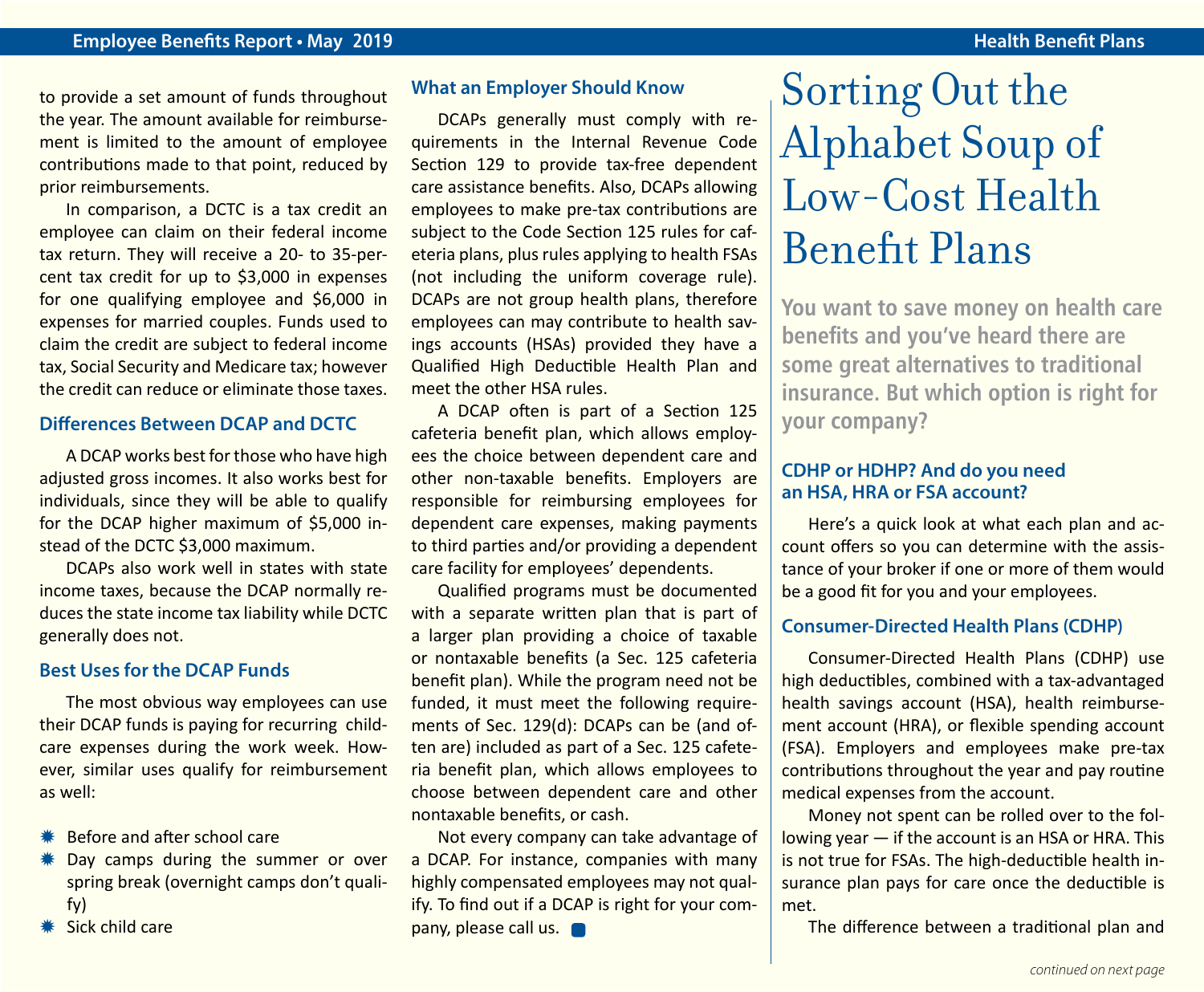#### **Health Benefit Plans Employee Benefits Report • May 2019**

a CDHP is that members pay higher monthly premiums for a traditional plan, but the insurance company covers many of the costs. With a CDHP's lower premiums, members have more money for funding a health savings account. Keep in mind, though, that the plan can be expensive in the long run if the member needs a great deal of care because much of the cost will come out of their savings or bank accounts.

One of the biggest advantages of a CDHP is that members have the motivation to find the lowest prices and use health care services carefully. The Centers for Medicare and Medicaid Services found that, by increasing out-of-pocket costs, consumers become better health care shoppers because they have "more skin in the game." In comparison, members who have traditional coverage pay a flat rate for services and therefore don't have the same incentive to save money.

Currently, consumers who seem most interested in CDHPS are millennials, people born between 1981 and 1996. The Employee Benefit Research Institute (EBRI) has found that millennials want more say over their health care decisions. Millennials also had a higher likelihood to engage in wellness and preventive health behaviors.

One negative, according to researchers from the Indianapolis University and the Center for Health Reform in Dallas, is that CDHPs often encourage members to use fewer health care services as a way to save money. Research conducted by the National Business Group on Health (NBGH) revealed that consumers enrolled in CDHPs and HDHPs often are more worried about saving money than seeking adequate health care.

#### **High-Deductible Health Plan (HDHP)**

An HDHP is a specific type of CDHP and there are several regulations that a health plan must meet in order to be considered as an HSAeligible HDHP. Generally, if a plan is a CDHP with an HSA, and the deductible is \$1,350 (for a selfonly plan) or \$2,700 (for a family), most likely it is an HSA-eligible HDHP.

Total yearly out-of-pocket expenses, including deductibles and cost-sharing (co-pays, coinsurance) for an HDHP can't surpass \$6,750 for an individual or \$13,500 for a family.

#### **Employer Benefits**

CDHPS, in addition to having lower premiums, can save employers money in taxes.

The Kaiser Family Foundation's 2018 Employer Health Benefits Survey revealed that employers who elect a CDHP can save an average of \$1,722 compared to a traditional plan. And, employers who incentivize employees by matching HSA contributions through pre-tax payroll deductions can save on FICA tax (7.65%).

If you would like help finding the right plan to fit your firm, please contact us.